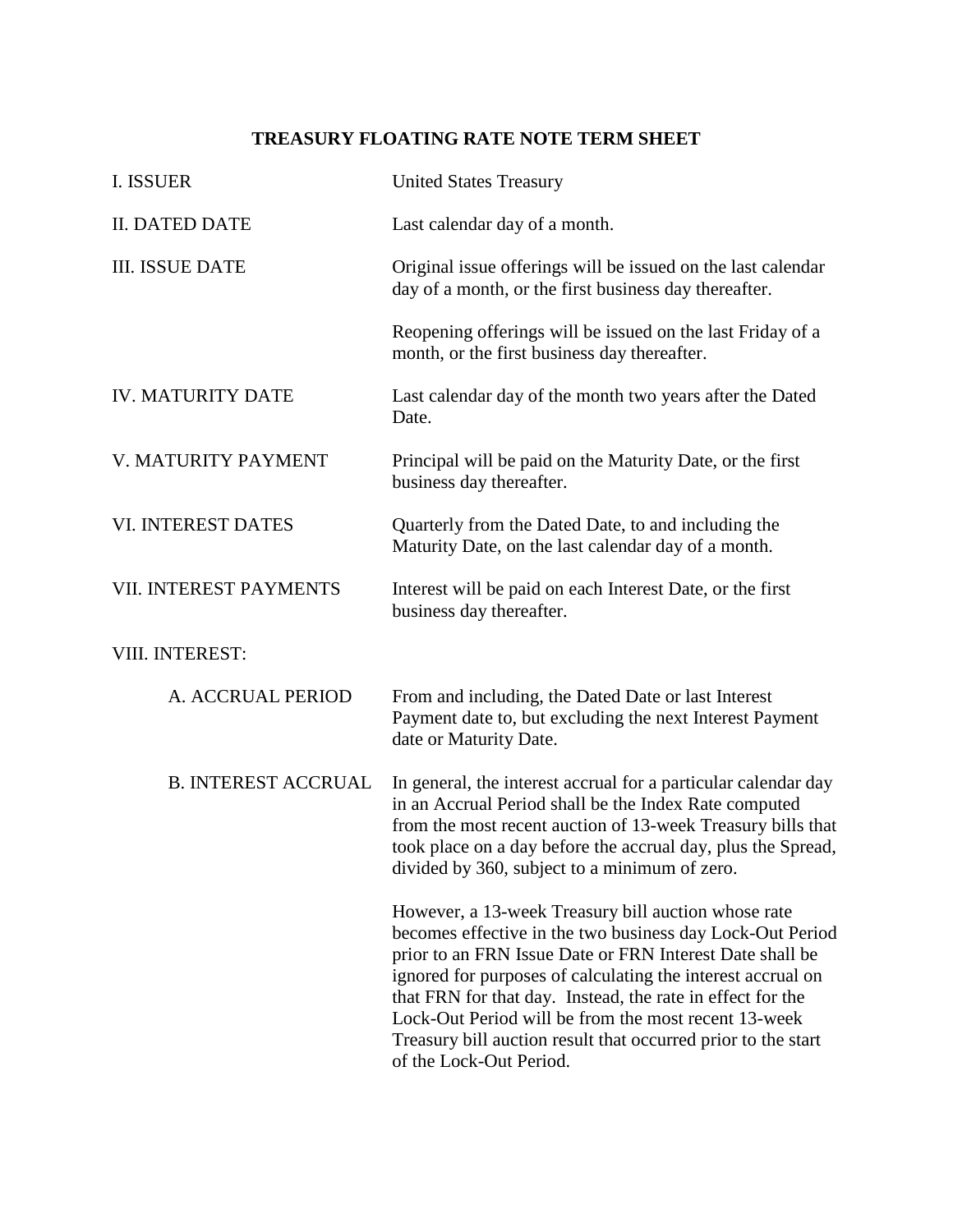| C. INDEX RATE                               | The High Rate from the 13-week Treasury bill auction as<br>announced by the Bureau of Fiscal Service and converted<br>to a simple-interest money market yield on an actual/360<br>basis as computed in the Uniform Offering Circular. |
|---------------------------------------------|---------------------------------------------------------------------------------------------------------------------------------------------------------------------------------------------------------------------------------------|
| D. SPREAD                                   | As determined in the security's initial auction; expressed in<br>tenths of a basis point.                                                                                                                                             |
| E. MINIMUM DAILY<br><b>INTEREST ACCRUAL</b> | $0.000$ percent                                                                                                                                                                                                                       |
| <b>F. RESET FREQUENCY</b>                   | Daily                                                                                                                                                                                                                                 |
| <b>G. DAY COUNT</b><br><b>CONVENTION</b>    | actual/360                                                                                                                                                                                                                            |
| H. LOCK-OUT PERIOD                          | The two business days preceding an FRN Issue Date or an<br>FRN Interest Date.                                                                                                                                                         |
| IX. BUSINESS DAY                            | Any day other than a Saturday, a Sunday, or a day on<br>which the Federal Reserve Bank of New York is closed.                                                                                                                         |
| X. STRIPS ELIGIBLE                          | N <sub>o</sub>                                                                                                                                                                                                                        |
| XI. CALCULATION AGENT                       | <b>United States Treasury</b>                                                                                                                                                                                                         |
| XII. ISSUE PRICE                            | Determined at auction                                                                                                                                                                                                                 |
| XIII. AUCTION TECHNIQUE                     | A single price auction format in which each competitive<br>tender specifies a Discount Margin (which can be positive,<br>zero, or negative, expressed in tenths of a basis point).                                                    |
|                                             | Treasury will first accept in full all noncompetitive tenders<br>up to \$5 million per submitter received by the closing time<br>specified in the offering announcement.                                                              |
|                                             | Competitive tenders will be accepted in order of Discount<br>Margin, starting from the lowest Discount Margin, up to<br>the Discount Margin needed to fill the public offering.                                                       |
|                                             | The usual Treasury proration rules will apply if the amount<br>of tenders indicating the highest accepted Discount Margin<br>exceeds the amount of the public offering remaining.                                                     |